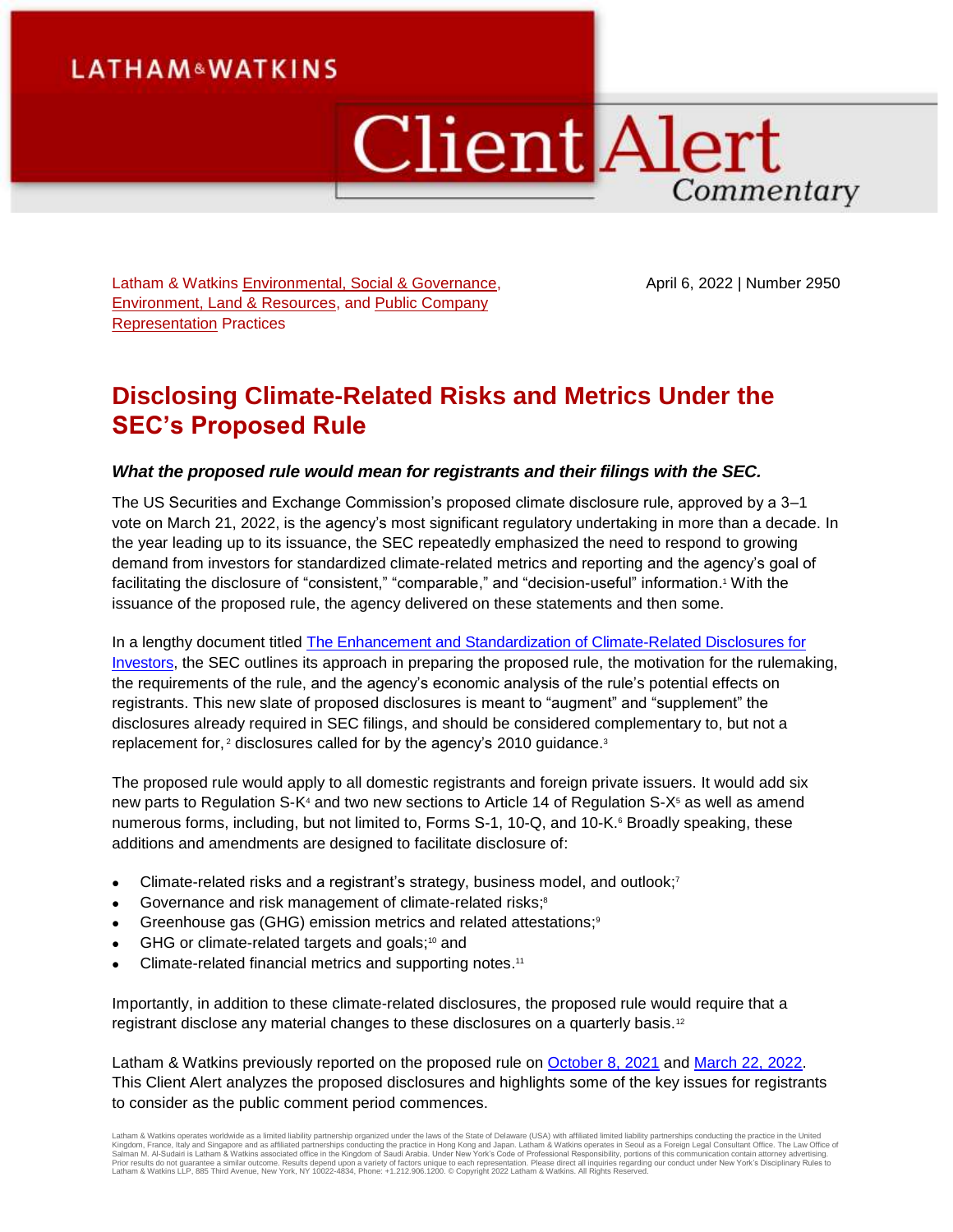# **Climate-Related Risks Defined**

As an initial matter, it is helpful to understand what the agency has broadly defined as a "climate-related risk" for the purposes of disclosure. Specifically, the proposed rule defines climate-related risks as "the actual or potential negative impacts of climate-related conditions and events on a registrant's consolidated financial statements, business operations, or value chains, as a whole."<sup>13</sup> These risks are defined to include both "physical risks" ("acute" and "chronic") and "transition risks."

- **Acute physical risks** defined as "event-driven and may relate to shorter term extreme weather events, such as hurricanes, floods and tornadoes, among other events."<sup>14</sup>
- **Chronic physical risks** defined as relating to "longer term weather patterns and related effects, such as sustained higher temperatures, sea level rise, drought, and increased wildfires, as well as related effects such as decreased arability of farmland, decreased habitability of land, and decreased availability of fresh water."<sup>15</sup>
- **Transition risks** defined as "the actual or potential negative impacts on a registrant's consolidated financial statements, business operations, or value chains attributable to regulatory, technological, and market changes to address the mitigation of, or adaptation to, climate-related risks, such as increased costs attributable to changes in law or policy, reduced market demand for carbon-intensive products leading to decreased prices or profits for such products, the devaluation or abandonment of assets, risk of legal liability and litigation defense costs, competitive pressures associated with the adoption of new technologies, reputational impacts (including those stemming from a registrant's customers or business counterparties) that might trigger changes to market behavior, consumer preferences or behavior and registrant behavior."<sup>16</sup>

Of particular import is the explicit inclusion of impacts of climate-related conditions and events on a registrant's value chain in the assessment of what could constitute a climate-related risk. The SEC's inclusion of value chain in its definition of transition risks reflects its explicit goal to "capture the full extent of a registrant's potential exposure to climate-related risks" extending beyond its own operations to its "suppliers, distributors, and others engaged in upstream or downstream activities."<sup>17</sup>

# **Materiality**

In assessing the proposed rule, materiality and how it informs a registrant's disclosures merit careful consideration. The majority of the proposed disclosure obligations apply to all registrants regardless of materiality with two nuanced exceptions: (i) climate-related risks likely to have a "material impact,"<sup>18</sup> and (ii) Scope 3 GHG emission metrics deemed material (if not already being disclosed by the registrant). 19

With regard to the registrant's determination of which climate-related risks are likely to have a "material" impact, the SEC points to US Supreme Court precedent, $20$  finding that something should be considered "material" if there is "a substantial likelihood that a reasonable investor would consider it important when determining whether to buy or sell securities or how to vote."<sup>21</sup> The agency also points to the materiality determination required when preparing the Management's Discussion & Analysis (MD&A) section in a registration statement or annual report, noting a similar materiality determination would be required in the case of climate-related risks.<sup>22</sup> The agency emphasizes the need to give due consideration to the magnitude and probability of climate-related risks based on various time horizons. <sup>23</sup> To "help ensure" that management properly considers the dynamic nature of climate-related risks, the proposed rule would require a registrant to discuss its assessments of the materiality of climate-related risks in the short-, medium-, and long-term,<sup>24</sup> opening the door for engagement between the SEC and registrants on what constitutes "material" risk in the context of climate change.25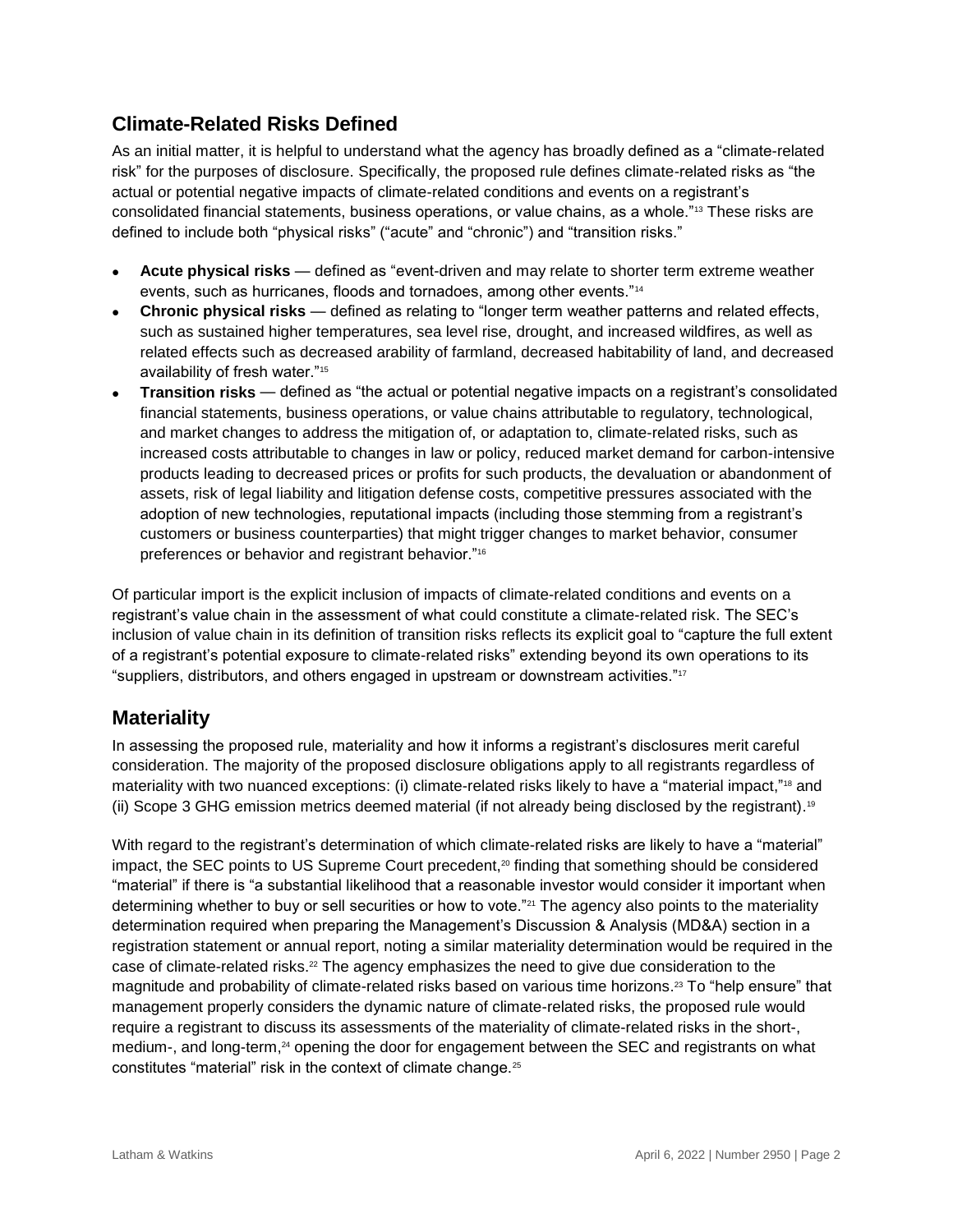# **Required Disclosures**

The SEC reviewed and considered existing climate disclosure frameworks and modeled the disclosures in its proposed rule, at least in part, on the Task Force on Climate-related Financial Disclosures (TCFD) and the GHG Protocol standards. **<sup>26</sup>** Consistent with these frameworks, the SEC's proposed rule would require disclosure on a number of topics, requiring both qualitative and quantitative disclosures as described in more detail below.<sup>27</sup>

## **a. Strategy, Business Model, and Outlook**

The proposed rule would broadly require disclosure regarding a registrant's "strategy, business model and outlook" as it relates to climate-related risks, including those that the registrant deemed likely to have a "material impact," and climate-related risks more generally recognized by the agency.<sup>28</sup>

#### **Climate-Related Risks Likely to Have a Material Impact**

Under the proposed rule, a registrant would be required to identify and describe any climate-related risks reasonably likely to have a material impact on the registrant's business or consolidated financial statements over the short-, medium-, and long-term. <sup>29</sup> The SEC has not specified the year ranges for these proposed time periods. Instead, a registrant would be required to describe how it defines short-, medium-, and long-term, as well as how it takes into account or reassesses the expected useful life of its assets and the time horizons for its climate-related planning processes and goals.<sup>30</sup>

Once the registrant has identified and described its time horizon and identified any climate-related risks likely to have a material impact during that time horizon, the registrant would then need to provide detailed descriptions of the types of risks it has identified, categorizing them as either physical (acute or chronic) or transition risks.

- For physical risks, the registrant would need to describe the nature of the risk and the location and nature of properties, processes, or operations subject to that risk, with specific disclosures required for risks related to flooding, areas in high or extremely high water stress, or areas subject to extreme events, such as wildfires. 31
- For transition risks, the registrant would need to describe the nature of the risk and whether it relates to any of the broad transition risk categories defined in the rule (see Section I). The proposed rule explicitly recognizes that a registrant with significant operations in jurisdictions that have made GHG emissions reduction commitments is likely exposed to transition risks that would require disclosure.<sup>32</sup>

The agency concedes that modeling these risks may be difficult and new to registrants but hails the progression of climate modeling and the climate consulting firms that are available to assist.<sup>33</sup>

Based on these identified and detailed climate-related risks, a registrant would then be required to:

- Describe the actual and potential impact of these identified risks on its strategy, business model, and outlook, including the impacts on the registrant's: (i) business operations, including the types and locations of its operations; (ii) products or services; (iii) suppliers and other parties in its value chain; (iv) activities to mitigate or adapt to climate-related risks, including adoption of new technologies or processes; (v) expenditure for research and development; and (vi) any other significant changes or impacts; 34
- Discuss whether and how any of the impacts detailed above are considered part of the registrant's strategy, financial planning, and capital allocation, providing both current and forward-looking disclosures to demonstrate whether these impacts have been integrated into its business model and strategy; <sup>35</sup> and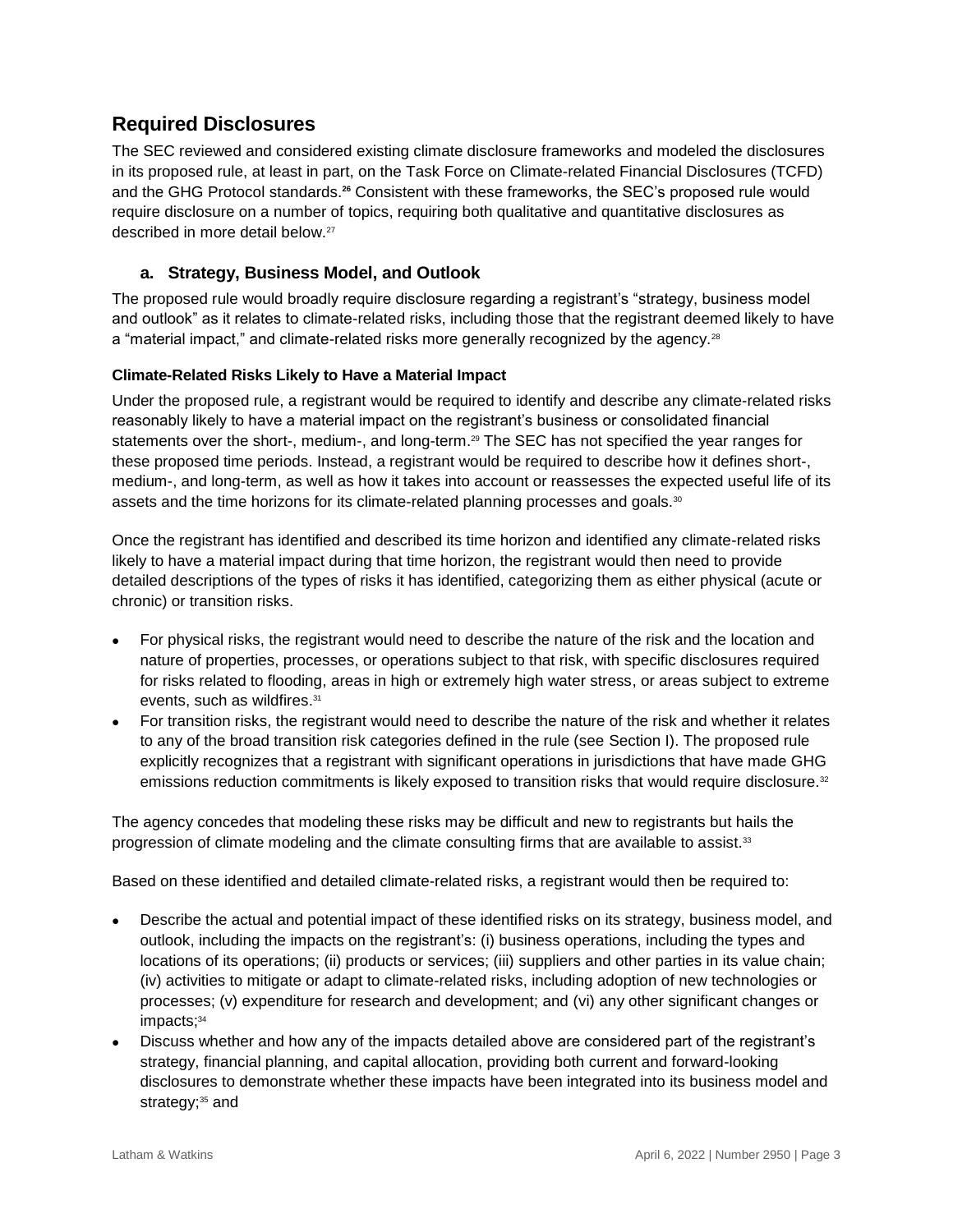Provide a narrative description of whether and how any climate-related risks identified have affected or are reasonably likely to affect the registrant's consolidated financial statements (including reference to any financial metrics disclosed pursuant to the proposed rule).<sup>36</sup>

#### **Use of Carbon Offsets, RECs, and Internal Carbon Pricing**

The proposed rule would require a registrant to disclose its use of carbon offsets $37$  or renewable energy credits (RECs), <sup>38</sup> and the role those instruments play in the registrant's climate-related business strategy. A registrant would be required to disclose the short- and long-term costs and risks associated with the use of offsets and RECs, including the risk that the availability or value of offsets or RECs might be curtailed by regulation or changes in the market.<sup>39</sup>

In addition to carbon offsets and RECs, a registrant would be required to disclose its use of internal carbon pricing<sup>40</sup> and specific facts about that use, including the price in units of the registrant's reporting currency per metric ton of  $CO<sub>2</sub>e$ , the total price and estimated changes over time, the boundaries of measurement on which the total price is based, the price rationale, and how internal carbon pricing assists the registrant in evaluating and managing climate-related risks.<sup>41</sup>

#### **Resilience and Analytical Tools**

The proposed rule would require a registrant to describe the resilience of its business strategy in light of potential future changes in climate-related risks, including the use of any analytical tools or scenario analysis.<sup>42</sup> In defining scenario analysis, the agency highlights specific future climate scenarios a registrant could use, including those that assume global temperature increases of 3°C, 2°C, and 1.5°C above pre-industrial levels.<sup>43</sup> If scenario analysis is used, the registrant must disclose the scenarios considered, including parameters, assumptions, and analytical choices, and the projected financial impacts on the registrant's business strategy under each scenario.<sup>44</sup> While the SEC does not mandate the use of scenario analysis in the proposed rule, it does advocate for registrants looking to use scenario analysis to use scientifically based, widely accepted scenarios developed by organizations like the Intergovernmental Panel on Climate Change (IPCC), the International Energy Agency, and the Network of Central Banks and Supervisors for Greening the Financial System. The agency also advocates for the use of more than one climate scenario, including one that assumes climate policies are delayed and divergent across countries and industrial sectors. 45

#### **b. Governance and Risk Management**

Under the proposed rule, a registrant would be required to disclose board of director and management oversight of climate-related risks. For board oversight, a registrant must disclose, if applicable:

- The identity of board members or board committees responsible for oversight of climate-related risks (these can be existing committees, like audit or risk, or can be separate committees);
- Whether any member of the registrant's board has expertise in climate-related risks, with disclosure required in detail to describe the nature of their expertise;
- The processes by which the board or committee discusses climate-related risks, including how the board is informed about, and how often the board discusses, those risks;
- Whether the board or committee considers climate-related risks as part of its business strategy, risk management, and financial oversight; and
- Whether and how the board sets climate-related targets or goals, and how it oversees progress against them, including any interim targets or goals.<sup>46</sup>

With respect to management, the proposed rule would require a registrant to disclose management's role in assessing and managing climate-related risks, including: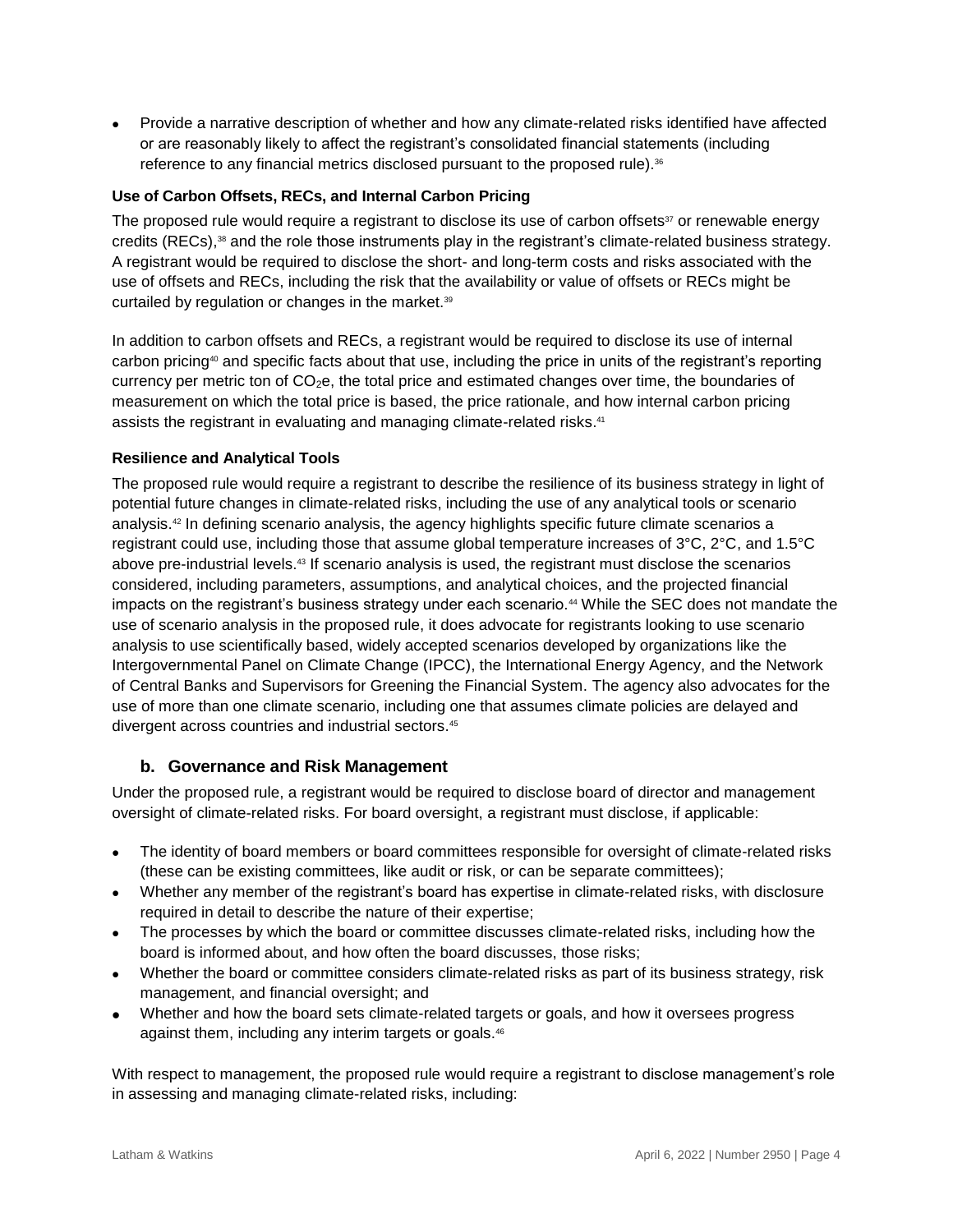- Whether certain management positions or committees are responsible for assessing and managing climate-related risks;
- The identification of those positions or committees, the relevant expertise of the position holders, and a detailed description of the nature of their expertise;
- The processes by which such positions or committees are informed about and monitor climate-related risks; and
- Whether and how frequently such positions or committees report to the board.<sup>47</sup>

The proposed risk management disclosures would require a registrant to describe any processes the registrant has for identifying, assessing, and managing<sup>48</sup> climate-related risks, including how it considers and/or determines the significance of:

- Climate-related risks compared to other risks;
- Existing or likely regulatory requirements or policies, such as GHG emissions limits, when identifying climate-related risks;
- Shifts in customer or counterparty preferences, technological changes, or changes in market prices in assessing potential transition risks; and
- The materiality of climate-related risks, including how it assesses the potential scope and impact of any identified climate-related risk. 49

When describing any processes for managing climate-related risks, a registrant would also be required to disclose, as applicable:

- How it decides whether to mitigate, accept, or adapt to a particular risk;
- How it prioritizes addressing climate-related risks;
- How it determines the appropriate mitigation for a high-priority risk; and
- Whether and how the disclosed processes are integrated into a registrant's overall risk management program. 50

Finally, if a registrant has adopted a transition plan<sup>51</sup> as part of its climate-related risk management strategy, it must describe the plan, including relevant metrics and targets used to identify and manage physical and transition risks and update this disclosure year over year.<sup>52</sup>

## **c. GHG Emissions Reporting**

The proposed rule would require a registrant to disclose GHG emissions for its most recently completed fiscal year and for historical fiscal years included in a registrant's consolidated financial statements in the applicable filing, to the extent such emissions data is reasonably available.<sup>53</sup> The agency defines GHG to include carbon dioxide (CO<sub>2</sub>), methane (CH<sub>4</sub>), nitrous oxide (N<sub>2</sub>O), nitrogen trifluoride (NF<sub>3</sub>), hydrofluorocarbons (HFCs), perfluorocarbons (PFCs), and sulfur hexafluoride (SF $_6$ ). $^{\rm 54}$ 

While the agency modeled the rule's emissions reporting after the GHG Protocol standards, it differs from those standards in one material respect — methodology for calculating emissions. While a registrant is required to disclose emissions, it is not required to use a particular method in calculating those emissions.<sup>55</sup> A registrant is, however, required to describe the methodology, significant inputs, and significant assumptions used to calculate its GHG emissions metrics, among other details. 56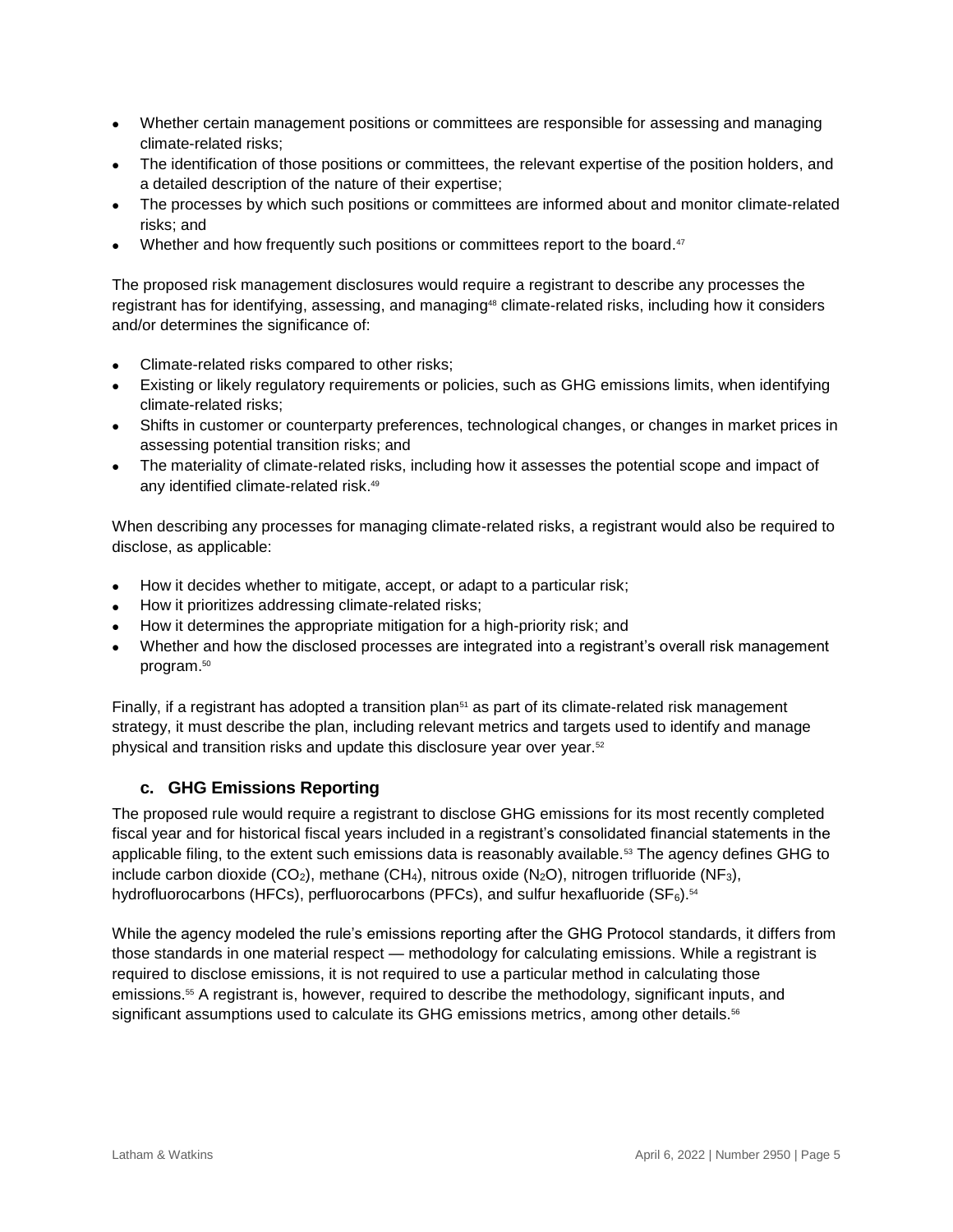Additionally, the proposed rule specifies a number of requirements regarding the manner in which all emissions should be disclosed, including:

- Disaggregated by each constituent GHG gas and in the aggregate;<sup>57</sup>
- In absolute terms, excluding any use of purchased or generated offsets; and
- By GHG intensity<sup>58</sup> a ratio that expresses the impact of GHG emissions per unit of economic value  $($ metric tons of CO<sub>2</sub>e per unit of total revenue and per unit of production for the fiscal year).<sup>59</sup>

The agency noted that, because the value of offsets can vary depending on restrictions that are or may be imposed by regulation or market conditions, not including them as part of emissions reporting allows investors to see the full magnitude of the climate-related risk posed by a registrant's emissions.<sup>60</sup>

In addition to these general reporting requirements, the proposed rule includes more specific rules depending on the scope of emissions being disclosed per the discussion below.

#### **Scope 1 and 2 Emissions**

The proposed rule would require all registrants, regardless of materiality, to disclose their Scope 1 emissions (direct emissions from operations owned or controlled by a registrant) and Scope 2 emissions (indirect emissions from the generation of energy consumed by operations owned or controlled by a registrant). <sup>61</sup> A registrant would be required to calculate Scope 1 and 2 emissions separately from all sources that are included in its "organizational" and "operational" boundaries.

A registrant's "organizational boundary" would determine the operations that should be considered owned and controlled by that registrant for the purpose of calculating its Scope 1 and 2 emissions. In another change from the GHG Protocol standards, $62$  the agency proposes that a registrant's organizational boundaries be defined by the entities, operations, assets, and other holdings included in the registrant's consolidated financial statements.<sup>63</sup>

The registrant's "operational boundary" would determine which emissions could be considered direct or indirect. The registrant would be required to identify all emissions sources within its plants, offices, and other operational facilities that fall within its organizational boundaries and then categorize those emissions as either direct (Scope 1) or indirect (Scope 2).

Accelerated filers and large accelerated filers would be required to file a third-party report attesting to their Scope 1 and 2 emissions data. The attestation report would need to provide, at a minimum, a limited assurance, eventually scaling up to a reasonable assurance requirement (see compliance timeline at Section V).<sup>64</sup> Under the proposed rule, these attestation reports would not need to be provided by a certified accountant or be performed based on a specified methodology, however, the registrant would have to disclose information about the attestation report service provider that demonstrates their independence and expertise.<sup>65</sup>

#### **Scope 3 Emissions**

The proposed rule would not require all registrants to disclose Scope 3 emissions (e.g., smaller reporting companies, or SRCs, would be exempted<sup>66</sup>). Further, such emissions would have to be disclosed only "if material"<sup>67</sup> or if the registrant "has set a GHG emissions reduction target or goal that includes its Scope 3 emissions."<sup>68</sup> With regard to materiality, the agency issues a word of caution to registrants, noting the need to resolve any doubts regarding materiality of Scope 3 emissions "in favor of those the statute is designed to protect[]...namely investors."<sup>69</sup> The agency specifically identifies industries in which it believes Scope 3 emissions are likely material, including the automobile industry, financial institutions, and institutional investors (especially those with their own GHG emissions reductions goals) as well as oil and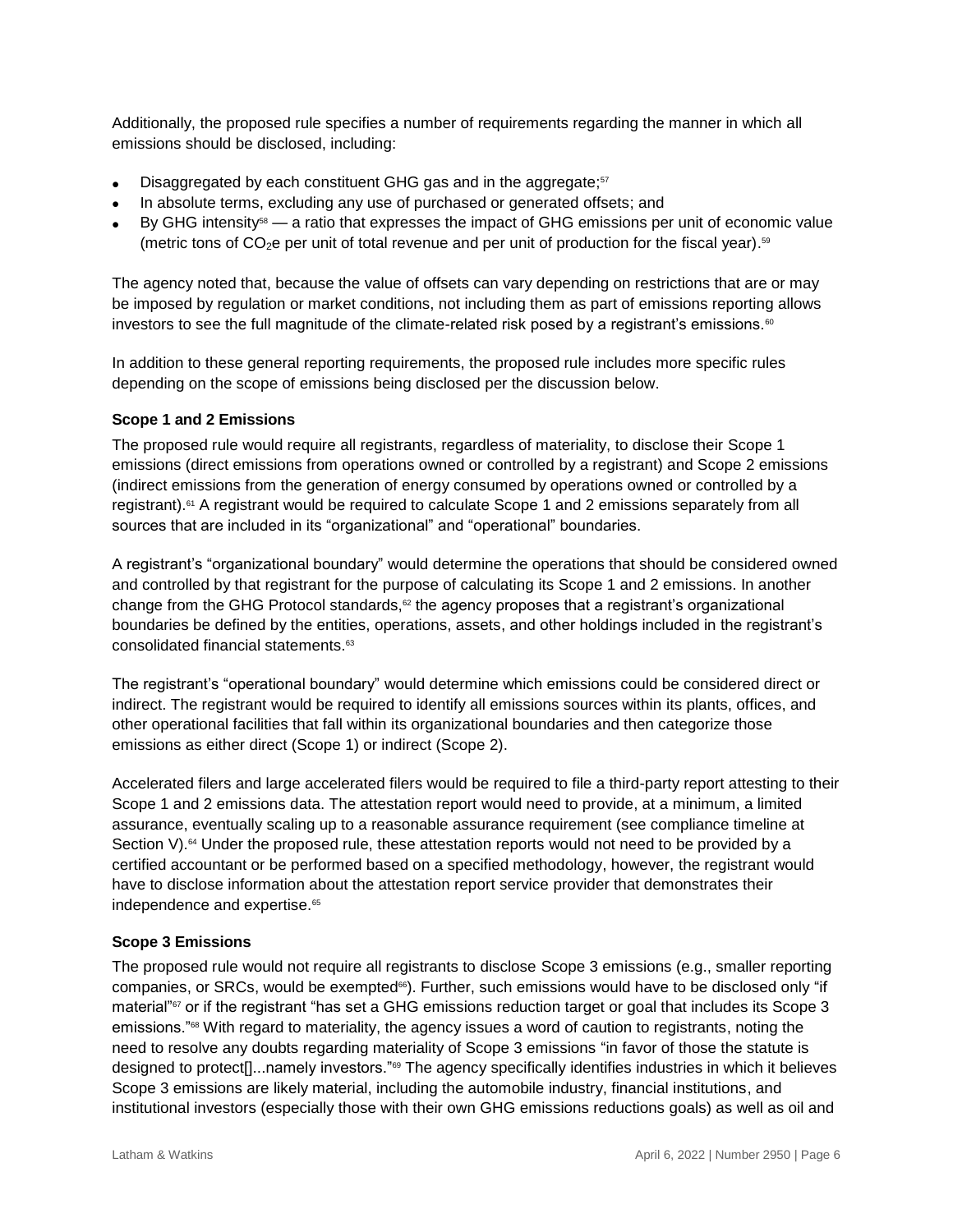gas product manufacturers.<sup>70</sup> The agency also calls attention to emissions from outsourced activities as potentially material Scope 3 emissions.<sup>71</sup>

The proposed rule defines Scope 3 emissions as "all indirect emissions not otherwise included in a registrant's Scope 2 emissions, which occur in the upstream and downstream activities of a registrant's value chain." <sup>72</sup> According to the proposed rule, upstream activities in which Scope 3 emissions might occur include:

- A registrant's purchased goods and services;
- A registrant's capital goods;
- A registrant's fuel- and energy-related activities not included in Scope 1 or 2 emissions;
- Transportation and distribution of purchased goods, raw materials, and other inputs;
- Waste generated in a registrant's operations;
- Business travel by a registrant's employees;
- Commuting by a registrant's employees; and
- A registrant's leased assets related principally to purchased or acquired goods or services.<sup>73</sup>

Downstream activities in which Scope 3 emissions might occur include:

- Transportation and distribution of a registrant's sold products, goods, or other outputs;
- Processing by a third party of a registrant's sold products;
- Use by a third party of a registrant's sold products;
- End-of-life treatment by a third party of a registrant's sold products;
- A registrant's leased assets related principally to the sale or disposition of goods or services;
- A registrant's franchises; and
- A registrant's investments.<sup>74</sup>

Under the proposed rule, Scope 3 emissions would need to be disclosed separately from Scope 1 and 2 emissions, but in the same manner — in absolute terms (disaggregated and aggregated) and by GHG intensity. In its disclosure, a registrant would be required to identify the categories of upstream or downstream activities that were included in the calculation of the Scope 3 emissions. If any category were "significant to the registrant," then the registrant would need to identify all such categories and provide Scope 3 emissions data separately for them, in addition to the total.<sup>75</sup> A registrant would need to describe the "data sources used to calculate" its Scope 3 emissions, including (i) emissions reported by third parties in its value chain and if they were verified or unverified; (ii) data concerning specific activities, as reported by parties in the registrant's value chain; and (iii) data derived from economic studies, published databases, governmental statistics, industry associations, or other third-party sources, including industry averages of emissions, activities, or economic data.<sup>76</sup>

## **d. GHG and Climate-Related Targets and Goals**

The proposed rule would require a registrant to disclose if it had set any targets or goals to reduce GHG emissions or any other climate-related targets or goals, including those regarding energy or water use, conservation or ecosystem restoration, or revenues from low-carbon products.<sup>77</sup>

The disclosure would need to include any interim targets; the scope of activities and emissions included in any target; the unit of measure, such as if the target were absolute or intensity-based; the defined time horizon of the target; and how the registrant intended to meet it.<sup>78</sup> A registrant would also need to disclose whether, as a way to achieve its targets or goals, it used carbon offsets or RECs, and related information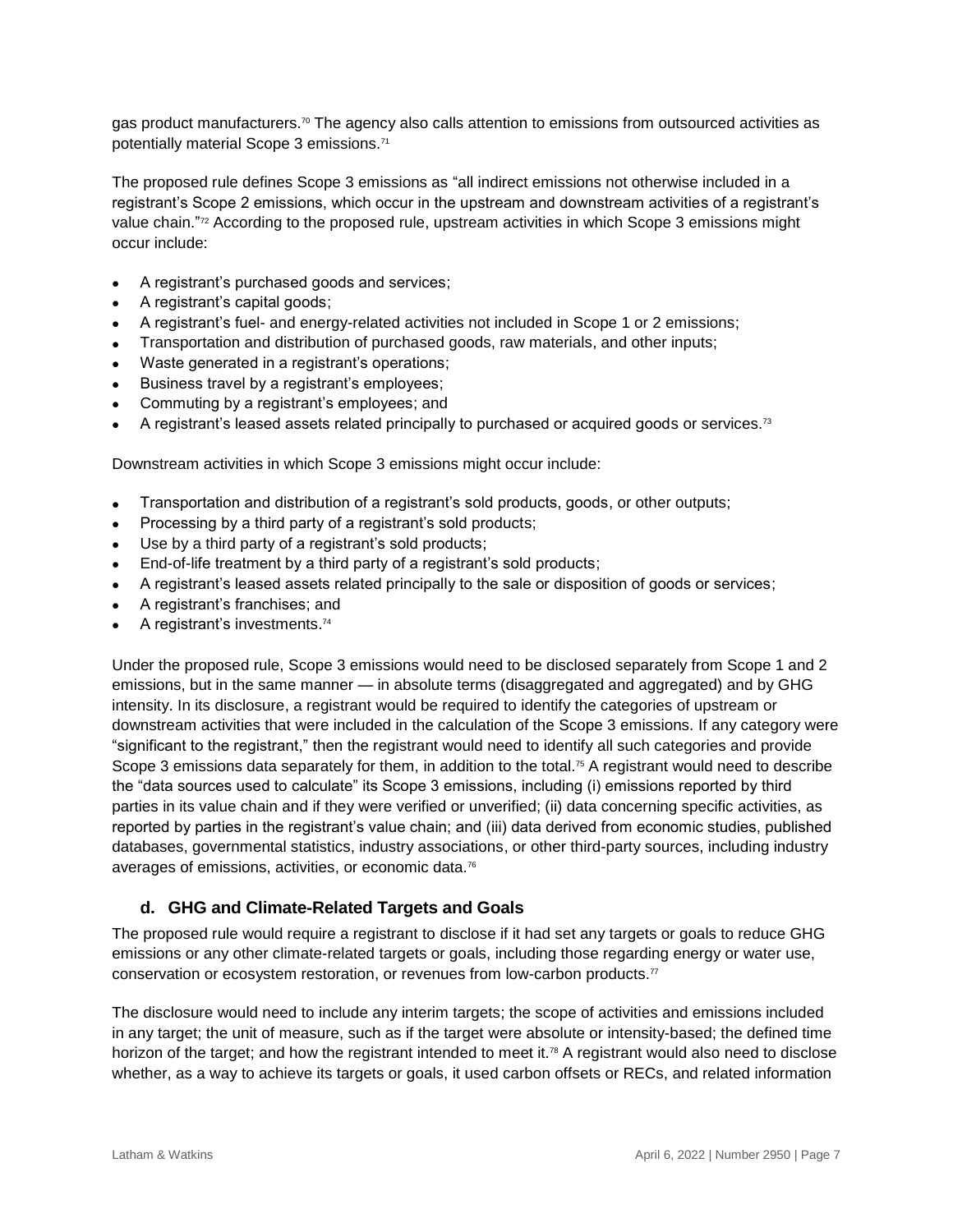and costs regarding those instruments.<sup>79</sup> A registrant would be required to update these disclosures each year with information demonstrating its progress toward meeting its goals. 80

#### **e. Financial Metrics**

Assuming threshold requirements were met,<sup>81</sup> a registrant would be required to disclose, on the registrant's consolidated financial statements, the financial impacts, expenditures, and estimates and assumptions impacted by (i) severe weather events and other natural conditions, (ii) transition activities, and (iii) climate-related risks identified by the registrant.<sup>82</sup>

#### **Severe Weather Events and Other Natural Conditions**

- **Financial impacts:** A registrant would need to disclose the impact of severe weather events and other natural conditions, such as flooding, drought, wildfires, extreme temperatures, and sea level rise, on any relevant line items in the registrant's consolidated financial statements during the fiscal years presented, including historical periods. At a minimum, a registrant would need to present an "aggregated line-by-line basis for all negative impacts," and separately "on an aggregated line-by-line basis for all positive impacts."<sup>83</sup> Some line items that may be impacted include: (i) changes to revenue, (ii) impairment charges and changes to the carrying amount of assets, (iii) changes to loss contingencies or reserves, and (iv) changes to total expected insured losses.<sup>84</sup>
- **Expenditures:** A registrant would need to disclose the aggregate amount of expenditure expensed and the aggregate amount of capitalized costs incurred to mitigate the risks from severe weather events and other natural conditions. By way of example, a registrant could be required to disclose the amount of expense or capitalized costs, as applicable, to increase the resilience of assets or operations, retire or shorten the estimated useful lives of impacted assets, relocate assets or operations at risk, or otherwise reduce future impacts to business operations.<sup>85</sup>
- **Financial estimates and assumptions:** A registrant would need to disclose whether the estimates and assumptions it used to produce its consolidated financial statements were impacted by exposure to risks and uncertainties associated with, or known impacts from, severe weather events and other natural conditions with a qualitative description of how they were impacted.<sup>86</sup>

#### **Transition Activities**

- **Financial impacts**: A registrant would need to disclose the impact of any efforts to reduce GHG emissions or otherwise mitigate exposure to transition risk on any relevant line item to the same extent as financial impacts of severe weather events above. Some line items that may be impacted include: (i) changes to revenue (due to emissions pricing or regulations resulting in the loss of a sales contract); (ii) changes to operating, investing and financing, and cash flow (from changes in upstream costs, like transportation and raw materials); (iii) changes to the carrying amount of assets (due to change of useful life or value due to transition); and (iv) changes to interest expense (from climatelinked bonds in which interest increases if climate targets are not met).<sup>87</sup>
- **Expenditures:** A registrant would need to disclose the aggregate amount of expenditure expenses and capitalized cost to reduce GHG emissions or otherwise mitigate transition risk exposure. If a registrant has disclosed GHG commitments or targets, it would need to disclose the costs relating to meeting its targets, commitments, and goals in the fiscal years presented.<sup>88</sup>
- **Financial estimates and assumptions:** A registrant would need to disclose whether its financial estimates and associated assumptions were impacted by severe weather events and other natural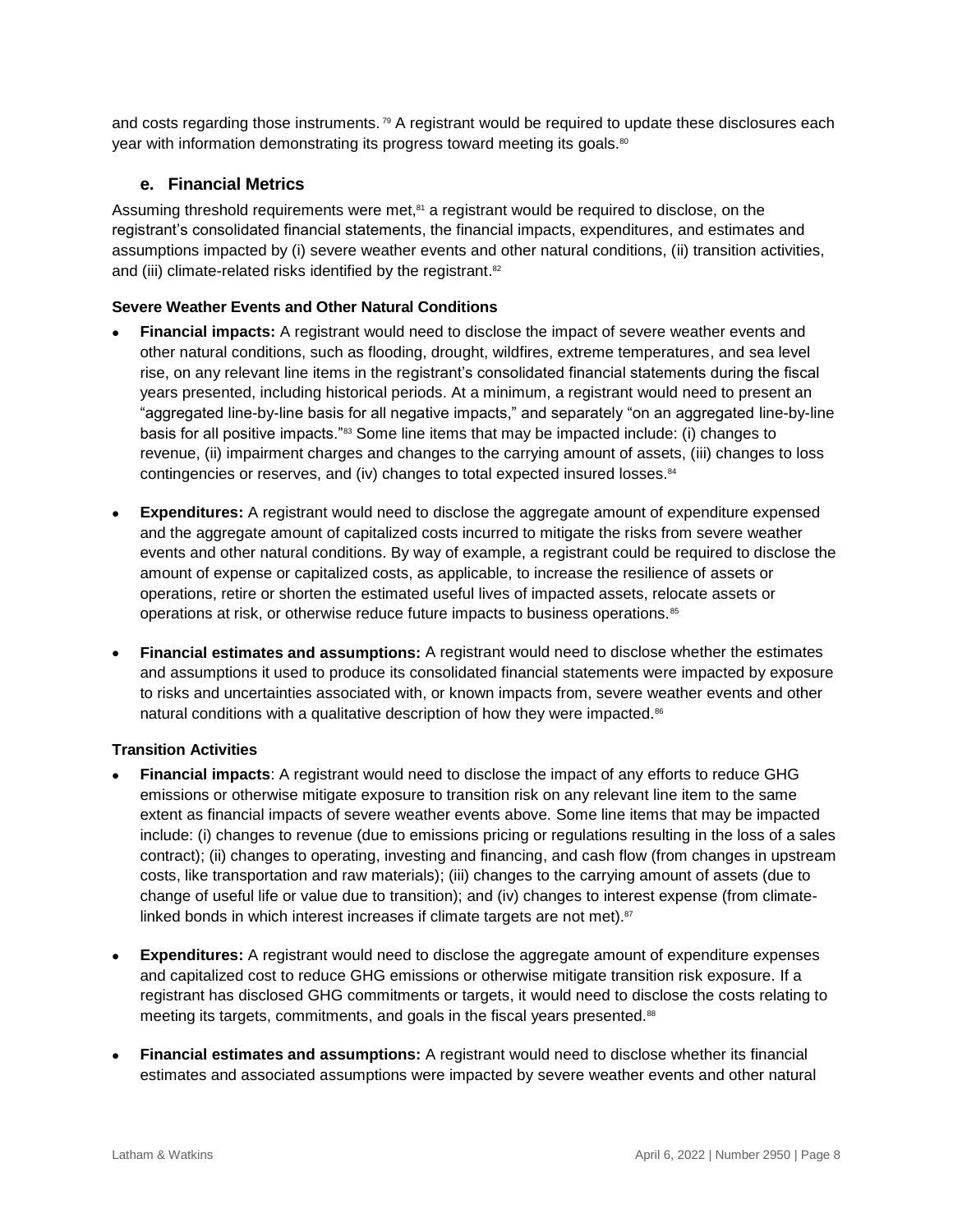conditions, as well as by the potential transition to a lower carbon economy and if so, in both cases, a qualitative description of how they were impacted.<sup>89</sup>

#### **Climate-Related Risks**

 A registrant would need to disclose the financial impacts, expenditures, and financial estimates and assumptions impacted by climate-related risks that it identified in the narrative portion of its annual reports or registration statements.<sup>90</sup>

A registrant would be required to provide "contextual information" describing how it derived each specified metric, including a description of significant inputs and assumptions used, and if applicable, policy decisions made to calculate the specific metrics.<sup>91</sup>

Disclosure would need to be provided for a registrant's most recently completed fiscal year, and for the historical fiscal year(s) included in the consolidated financial statements in the filing.<sup>92</sup> For instance, if a registrant were required to include balance sheets at the end of its two most recent fiscal years and income statements and cash flow statements as of the end of its three most recent fiscal years, it would be required to disclose two years of the climate-related metrics that correspond to the balance sheet line items and three years of climate-related metrics that correspond to income.

These financial statement metrics would be subject to audit by an independent registered public accounting firm and come within the scope of the company's internal control over financial reporting.<sup>93</sup>

# **Safe Harbor**

As stated throughout the proposed rule release, to the extent any of the proposed climate-related disclosures constitute forward-looking statements, they may be eligible for protection by the safe harbor provisions of the Private Securities Litigation Reform Act (PSLRA), assuming all other PSLRA conditions are met. Notable exceptions to these protections include forward-looking statements made in connection with an initial public offering (IPO). As a result, climate-related disclosures in registration statements for IPOs are excluded from any safe harbor protections. Additionally, the SEC's authority to bring an enforcement action is not affected by such provisions.<sup>94</sup>

# **Timeline for Compliance**

The compliance date for a registrant would depend on the status of that registrant as a large accelerated, accelerated, or non-accelerated filer or SRC and the content of the disclosure, specifically whether Scope 3 emissions must be disclosed, as well as the type of assurance required for emissions reporting generally.<sup>95</sup> Those subject to Scope 3 disclosures would have one additional year to comply with that specific reporting obligation<sup>96</sup> (with SRCs exempted from all Scope 3 reporting requirements).<sup>97</sup> Similarly, limited assurance for emissions metrics would not be required until one to two years after the commencement of emissions reporting with reasonable assurance requirements an additional two years after that.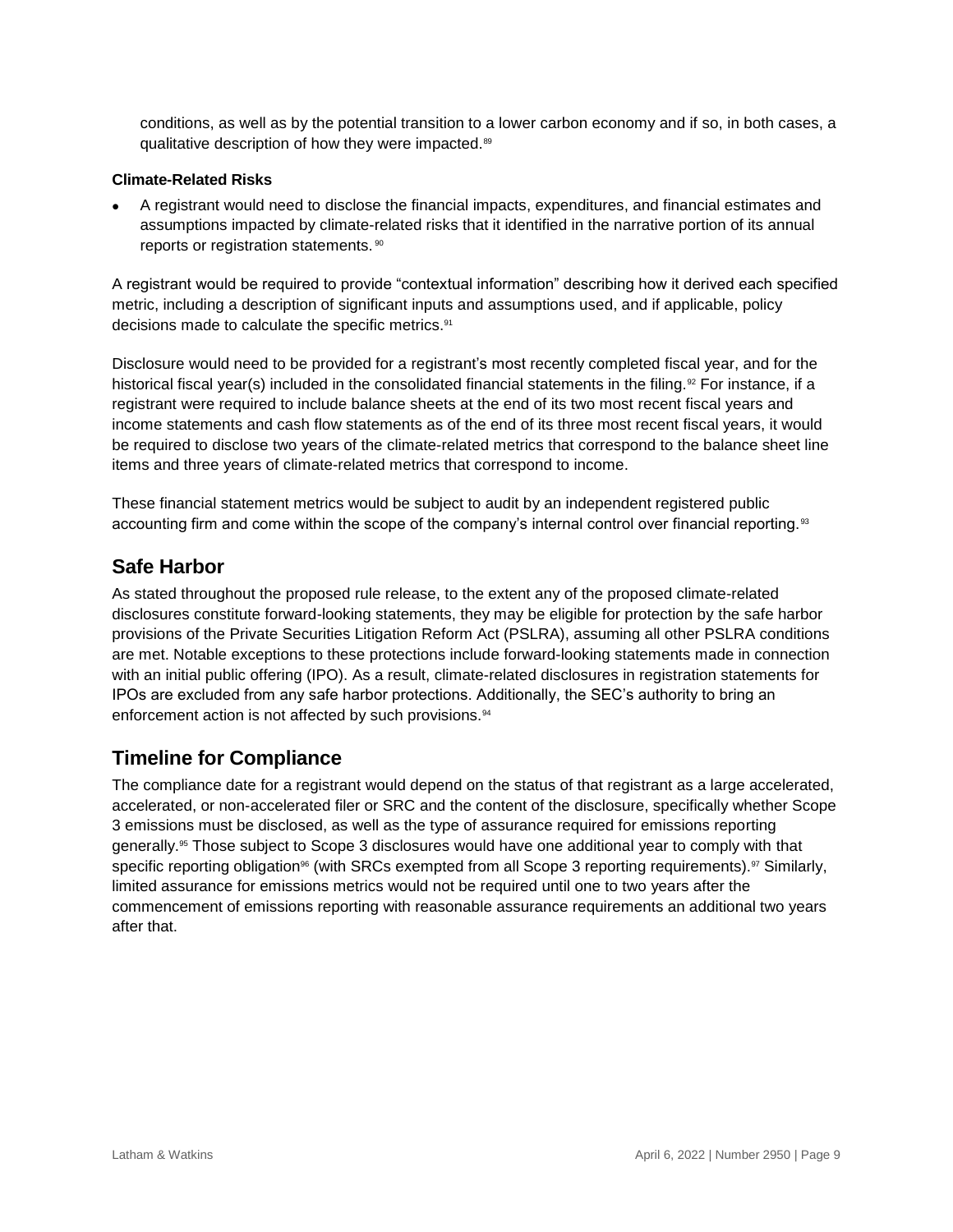If the proposed rule is approved in December 2022, and a registrant has a December 31 fiscal year-end, the compliance date for proposed disclosures in annual reports will be:

| <b>Registrant Type</b>               | <b>Disclosure Compliance Date<sup>98</sup></b>                                                                              |                                                                                                |                                                                          |                                                                             |
|--------------------------------------|-----------------------------------------------------------------------------------------------------------------------------|------------------------------------------------------------------------------------------------|--------------------------------------------------------------------------|-----------------------------------------------------------------------------|
|                                      | All proposed<br>disclosures, including<br><b>GHG emissions</b><br>metrics: Scope 1,<br>Scope 2, and<br>associated intensity | <b>GHG emissions metrics:</b><br>Scope 3 and associated<br>intensity metric (if<br>applicable) | Limited<br><b>Assurance for</b><br>Scope 1 and 2<br>emissions<br>metrics | Reasonable<br><b>Assurance for</b><br>Scope 1 and 2<br>emissions<br>metrics |
| Large<br>Accelerated<br><b>Filer</b> | Fiscal year 2023 (filed in<br>2024)                                                                                         | Fiscal year 2024 (filed in<br>2025)                                                            | Fiscal year 2024<br>(filed in 2025)                                      | Fiscal year 2026<br>(filed in 2027)                                         |
| Accelerated<br><b>Filer</b>          | Fiscal year 2024 (filed in<br>2025                                                                                          | Fiscal year 2025 (filed in<br>2026)                                                            | Fiscal year 2025<br>(filed in 2026)                                      | Fiscal year 2027<br>(filed in 2028)                                         |
| Non-<br>Accelerated<br><b>Filer</b>  | Fiscal year 2024 (filed in<br>2025)                                                                                         | Fiscal year 2025 (filed in<br>2026)                                                            | Exempt                                                                   | Exempt                                                                      |
| <b>SRC</b>                           | Fiscal year 2025 (filed in<br>2026)                                                                                         | Exempt                                                                                         | Exempt                                                                   | Exempt                                                                      |

Importantly, to the extent a registrant has a different fiscal yearend that results in its fiscal year 2023 commencing before the effective date of the proposed rule, it will not be required to comply with these disclosures until the following fiscal year.<sup>99</sup>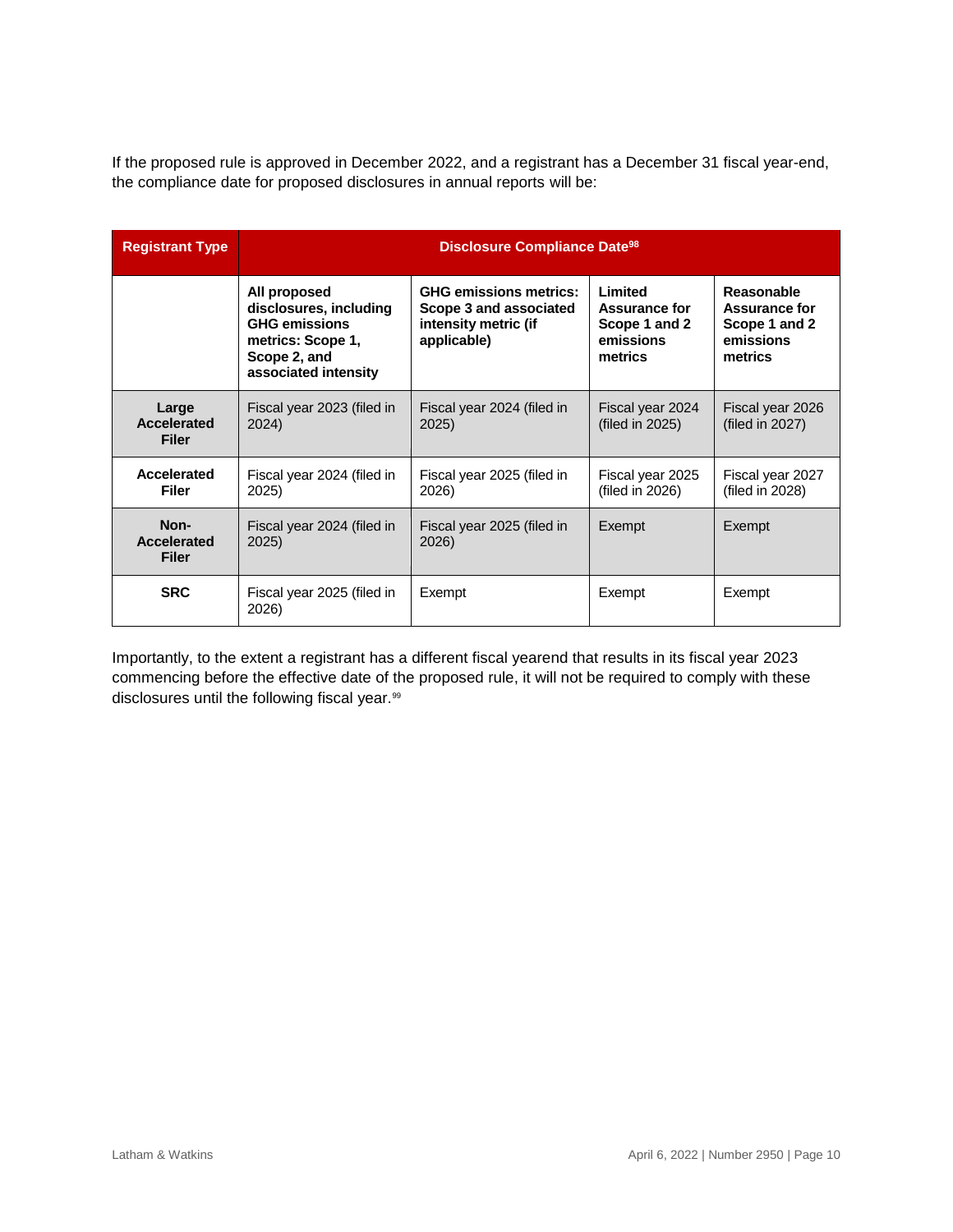If you have questions about this Client Alert, please contact one of the authors listed below or the Latham lawyer with whom you normally consult:

#### **[Jean-Philippe Brisson](https://www.lw.com/people/jp-brisson)**

jp.brisson@lw.com +1.212.906.1316 New York

#### **[Paul A. Davies](https://www.lw.com/people/paul-davies)**

paul.davies@lw.com +44.20.7710.4664 London

#### **[Betty M. Huber](https://www.lw.com/people/betty-huber)**

betty.huber@lw.com +1.212.906.1222 New York

#### **[Michael D. Green](https://www.lw.com/people/michael-green)**

michael.green@lw.com +44.20.7710.4752 London

#### **[Malorie R. Medellin](https://www.lw.com/people/MalorieRMedellin)**

malorie.medellin@lw.com +1.312.876.6570 Chicago

#### **[Marc T. Campopiano](https://www.lw.com/people/marc-campopiano)**

marc.campopiano@lw.com +1.714.755.2204 Orange County

**[Paul M. Dudek](https://www.lw.com/people/paul-dudek)** paul.dudek@lw.com +1.202.637.2377 Washington, D.C.

#### **[Karl A. Karg](https://www.lw.com/people/karl-karg)**

karl.karg@lw.com +1.312.876.7691 Chicago

#### **[Andra Troy](https://www.lw.com/people/andra-troy)** andra.troy@lw.com

+1.312.876.6535 Chicago

#### **[Alexander F. Cohen](https://www.lw.com/people/alexander-cohen)**

alexander.cohen@lw.com +1.202.637.2284 Washington, D.C.

#### **[Sarah E. Fortt](https://www.lw.com/people/sarah-fortt)**

sarah.fortt@lw.com +1.737.910.7326 +1.202.637.2200 Austin / Washington, D.C.

#### **[Joel H. Trotter](https://www.lw.com/people/joel-trotter)**

joel.trotter@lw.com +1.202.637.2165 Washington, D.C.

#### **[Brett J. Frazer](mailto:Brett.Frazer@lw.com)**

brett.frazer@lw.com +1.858.509.8478 San Diego \*Admitted only to practice in Illinois

#### **You Might Also Be Interested In**

[SEC Proposes Extensive Climate Change Disclosure Regulations](https://www.lw.com/thoughtLeadership/sec-proposes-extensive-climate-change-disclosure-regulations)

[Climate Disclosures and the SEC](https://www.lw.com/thoughtLeadership/Climate-Disclosures-and-the-SEC)

[Environmental, Social, and Governance Matters: The Rapidly Evolving ESG Reporting Landscape](https://www.lw.com/thoughtLeadership/environmental-social-governance-evolving-reporting-landscape-chapter-four)

[ESG in 2022: 10 Things to Look Out For](https://www.globalelr.com/2022/01/esg-in-2022-10-things-to-look-out-for/)

Client Alert is published by Latham & Watkins as a news reporting service to clients and other friends. The information contained in this publication should not be construed as legal advice. Should further analysis or explanation of the subject matter be required, please contact the lawyer with whom you normally consult. The invitation to contact is not a solicitation for legal work under the laws of any jurisdiction in which Latham lawyers are not authorized to practice. A complete list of Latham's Client Alerts can be found at [www.lw.com.](http://www.lw.com/) If you wish to update your contact details or customize the information you receive from Latham, [visit our subscriber page.](https://www.sites.lwcommunicate.com/5/2399/forms-english/subscribe.asp)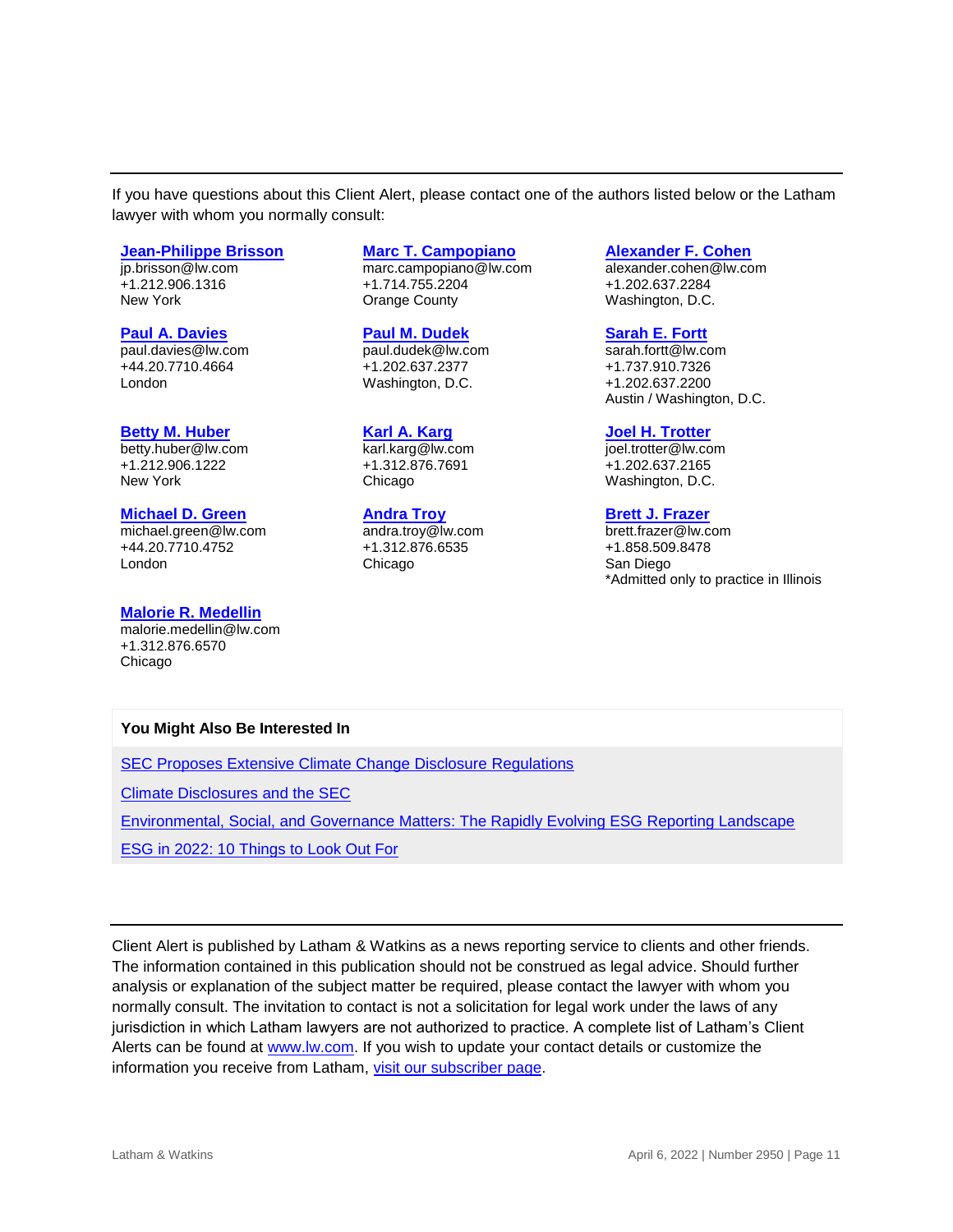#### **Endnotes**

 $\overline{a}$ 

- <sup>5</sup> 17 CFR 210.14-01 and 14-02.
- <sup>6</sup> Proposed Rule Release at 3, identifying amendments to Forms S-1 (17 CFR 239.11), S-11 (17 CFR 239.18), S-4 (17 CFR 239.25), F-4 (17 CFR 239.34), 10 (17 CFR 249.210), 20-F (17 CFR 249.220f), 6-K (17 CFR 249.306), 10-Q (17 CFR 249.308a) and 10-K (17 CFR 249.310).
- <sup>7</sup> 17 CFR 229.1502.
- <sup>8</sup> 17 CFR 229.1501 and 1503.
- <sup>9</sup> 17 CFR 229.1504 and 1505.
- <sup>10</sup> 17 CFR 229.1506.
- <sup>11</sup> 17 CFR 210.14-01 and 14-02.
- <sup>12</sup> Proposed Rule Release at 508.
- <sup>13</sup> 17 CFR 229.1500(c).
- <sup>14</sup> 17 CFR 229.1500(c)(2).
- <sup>15</sup> 17 CFR 229.1500(c)(3).
- <sup>16</sup> 17 CFR 229.1500(c)(4).
- <sup>17</sup> Proposed Rule Release at 61; *see also* 17 CFR 229.1500(t) defining "upstream activities" as "activities by a party other than the registrant that relate to the initial stages of a registrant's production of a good or service" and "downstream activities" as "activities by a party other than the registrant that relate to processing materials into a finished product and delivering it or providing a service to the end user[.]"
- <sup>18</sup> 17 CFR 229.1502(a).
- <sup>19</sup> 17 CFR 229.1504(c).
- <sup>20</sup> *See Basic Inc. v. Levinson*, 485 U.S. 224, 231, 232, 240 (1988).
- <sup>21</sup> Proposed Rule Release at 69.
- <sup>22</sup> Proposed Rule Release at 70.
- <sup>23</sup> Proposed Rule Release at 69-70.
- <sup>24</sup> Proposed Rule Release at 71.
- $25$  In reviewing the comment letters that the Commission has submitted to companies in recent months with respect to their existing climate change disclosure, questions that go to how the company is determining materiality in the context of climate changerelated risks and impacts are notably among the most frequently asked questions. This may indicate the type and level of engagement that companies can expect in the future with respect to their approaches to materiality in the context of climate change-related disclosures, including those pertaining to climate change-related risks.
- <sup>26</sup> The framework created by the TCFD establishes 11 disclosure topics related to four core themes relating to climate-related financial risks: governance, strategy, risk assessment, and metrics and targets. The Financial Stability Board, at the direction of the G20 Finance Ministers, established the TCFD in 2015 to promote better-informed financial decision making in light of climate change risks. The GHG Protocol standards have developed over 20 years through the work of private sector bodies to provide uniform methods to measure and report seven greenhouse gases covered by the Kyoto Protocol and delineate "scopes" of emissions to differentiate emissions that are directly or indirectly attributable to the activities of the reporting entity.
- <sup>27</sup> Note that the SEC's proposal differs slightly from the approach advocated by the TCFD. For instance, the TCFD does not require an entity to identify specific board members and management personnel with expertise in climate-related risks. While the TCFD requires the use of scenario analysis, specifically utilizing a scenario involving 2°C or lower, as well as the disclosure of how climate-related performance metrics are incorporated into remuneration policies, the SEC does not include those requirements in the proposed rule.
- <sup>28</sup> 17 CFR 229.1502.
- <sup>29</sup> 17 CFR 229.1502(a); Proposed Rule Release at 70-71.
- <sup>30</sup> 17 CFR 229.1502(a)(2); Proposed Rule Release at 68.

<sup>1</sup> Gary Gensler, Chair, Remarks before the Principles for Responsible Investment "Climate and Global Financial Markets" Webinar (July 28, 2021[\) https://www.sec.gov/news/speech/gensler-pri-2021-07-28.](https://www.sec.gov/news/speech/gensler-pri-2021-07-28)

<sup>2</sup> Proposed Rule Release at 18.

<sup>&</sup>lt;sup>3</sup> The SEC's 2010 guidance ["Regarding Disclosure Related to Climate Change"](https://www.sec.gov/rules/interp/2010/33-9106.pdf) had previously alerted registrants that disclosure obligations under existing SEC rules could be triggered by climate-related issues, but, according to the agency, the 2010 guidance has not yielded the kind of consistent information required for investors to compare company disclosures to the degree needed. *See*  Gary Gensler, Chair, Remarks before the Principles for Responsible Investment "Climate and Global Financial Markets" Webinar (July 28, 2021[\) https://www.sec.gov/news/speech/gensler-pri-2021-07-28.](https://www.sec.gov/news/speech/gensler-pri-2021-07-28)

<sup>4</sup> 17 CFR 229.1500 through 1506.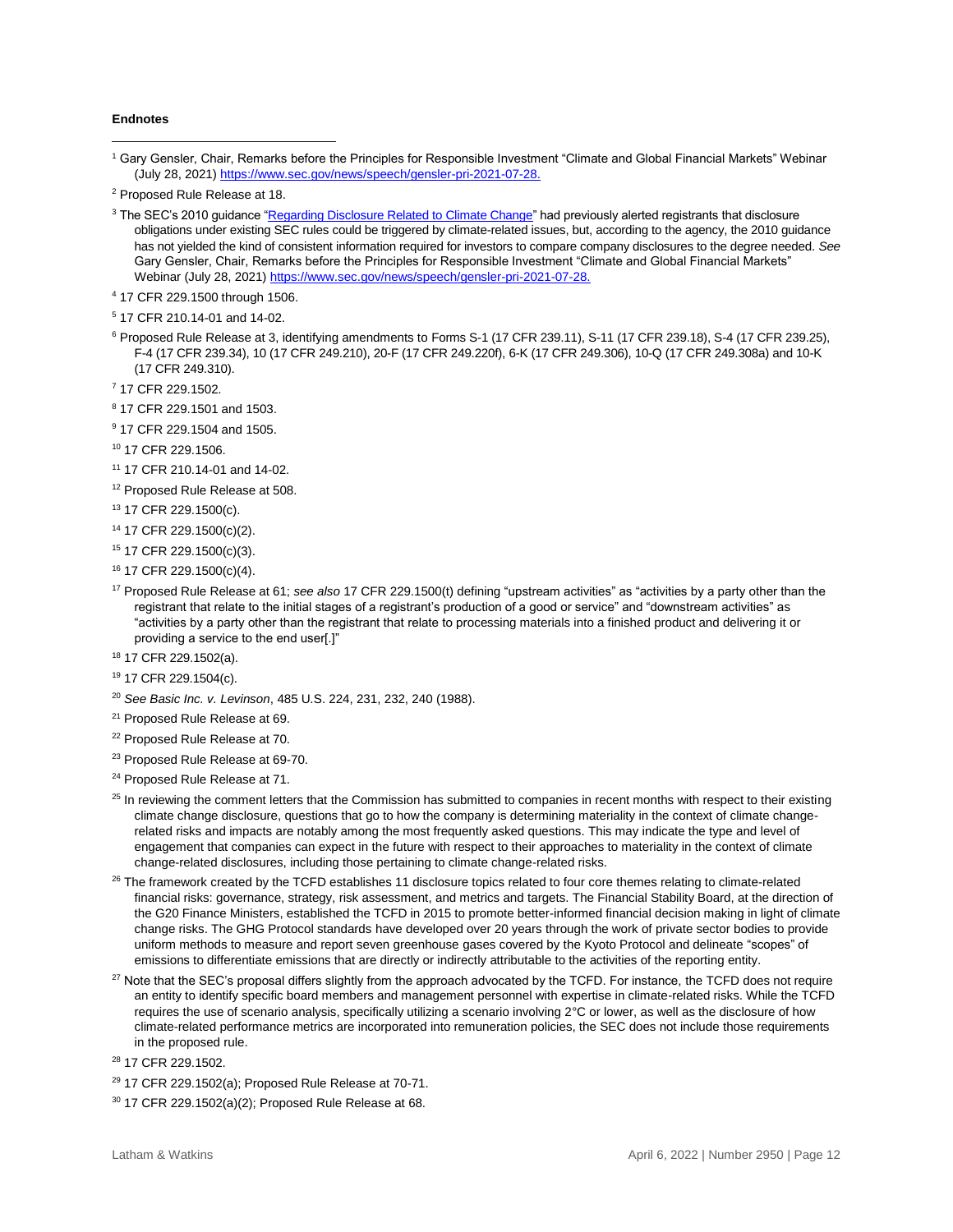<sup>31</sup> 17 CFR 229.1502(a)(1)(i)(A)-(B); Proposed Rule Release at 63-65; Proposed Rule Release at 70-71.

<sup>32</sup> 17 CFR 229.1502(a)(1)(ii).

<sup>33</sup> Proposed Rule Release at 71.

<sup>34</sup> 17 CFR 229.1502(b).

 $\overline{a}$ 

<sup>35</sup> 17 CFR 229.1502(c).

<sup>36</sup> 17 CFR 229.1502(d).

<sup>37</sup> Carbon offsets represent an emissions reduction or removal of GHG in a manner calculated and traced for the purpose of offsetting an entity's GHG emissions.

<sup>38</sup> The Agency proposes adopting the REC definition used by the Environmental Protection Agency (EPA), defining REC as a credit or certificate representing each purchased megawatt-hour (1MWh or 1000 kilowatt-hours) of renewable electricity generated and delivered to a registrant's power grid. *See* Proposed Rule Release at 82.

39 Proposed Rule Release at 84. The agency specifically calls out the risks and financial impacts associated with both offsets and RECs, noting that while their use may mean lower expenses in the short term, their continued use is a long-term expense. The agency also flagged the potential increased cost for both RECs and offsets if an increase in demand leads to scarcity and the risk that an offset could suddenly lose its value unexpectedly depending on nature conditions, citing an example of protected forest land that generates offsets that burns in a wildfire. *See* Proposed Rule Release at 83.

<sup>40</sup> Defined as an estimate cost of carbon emissions used internally within an organization. *See* Proposed Rule Release at 84; *see also* 17 CFR 229.1502(e).

<sup>41</sup> 17 CFR 229.1502(e)(1)-(3).

<sup>42</sup> 17 CFR 229.1502(f); *see also* 17 CFR 229.1500(o) defining scenario analysis.

<sup>43</sup> 17 CFR 229.1500(o).

<sup>44</sup> 17 CFR 229.1502(f).

<sup>45</sup> Proposed Rule Release at 91-93.

<sup>46</sup> 17 CFR 229.1501(a)(1); *see also* Proposed Rule Release at 100-101.

<sup>47</sup> 17 CFR 229.1501(b)(1); *see also* Proposed Rule Release at 102-103.

<sup>48</sup> For instance, the agency noted that if a registrant uses insurance or other financial products to manage its exposure to climate-related risks, it may need to disclose those products. Proposed Rule Release at 107-108.

<sup>49</sup> 17 CFR 229.1503(a)(1).

<sup>50</sup> 17 CFR 229.1503(a)(2), (b).

<sup>51</sup> Transition plan is defined as a registrant's strategy and implementation plan to reduce climate-related risks, which may include a plan to reduce its GHG emissions in line with its own commitments or commitments of jurisdictions within which it has significant operations. 17 CFR 229.1500(s).

<sup>52</sup> 17 CFR 229.1503(c)(1)-(3).

<sup>53</sup> 17 CFR 229.1504(a).

<sup>54</sup> 17 CFR 229.1500(g).

<sup>55</sup> Proposed Rule Release at 167.

<sup>56</sup> Proposed Rule Release at 194; 17 CFR 1504(e)(1).

<sup>57</sup> 17 CFR 229.1504(a)(1); Proposed Rule Release at 154.

<sup>58</sup> This represents another departure from the GHG Protocol standards that does not require an entity that reports emissions in absolute terms to also report using GHG intensity.

<sup>59</sup> Proposed Rule Release at 189; 17 CFR 229.1504(d)(1).

<sup>60</sup> Proposed Rule Release at 161.

 $61$  17 CFR 229.1500(p)(q).

 $62$  The GHG Protocol standards advocates for an equity share or control approach in defining organizational boundaries.

<sup>63</sup> Proposed Rule Release at 195-196; *see also* 17 CFR 229.1504(b)(2) (noting that a registrant may exclude emissions from investments that are not consolidated, are not proportionately consolidated or that do not qualify for the equity method of accounting in the registrant's consolidated financial statements).

<sup>64</sup> Proposed Rule Release at 226.

<sup>65</sup> Proposed Rule Release at 236-237, 17 CFR 229.1505.

66 17 CFR 229.1504(c)(3).

<sup>68</sup> 17 CFR 229.1504(c)(1).

<sup>&</sup>lt;sup>67</sup> While the GHG Protocol publishes a separate standard related to the accounting of Scope 3 emissions, the GHG Protocol's Corporate Accounting and Reporting Standard more generally considers Scope 3 emissions to be an optional reporting category.